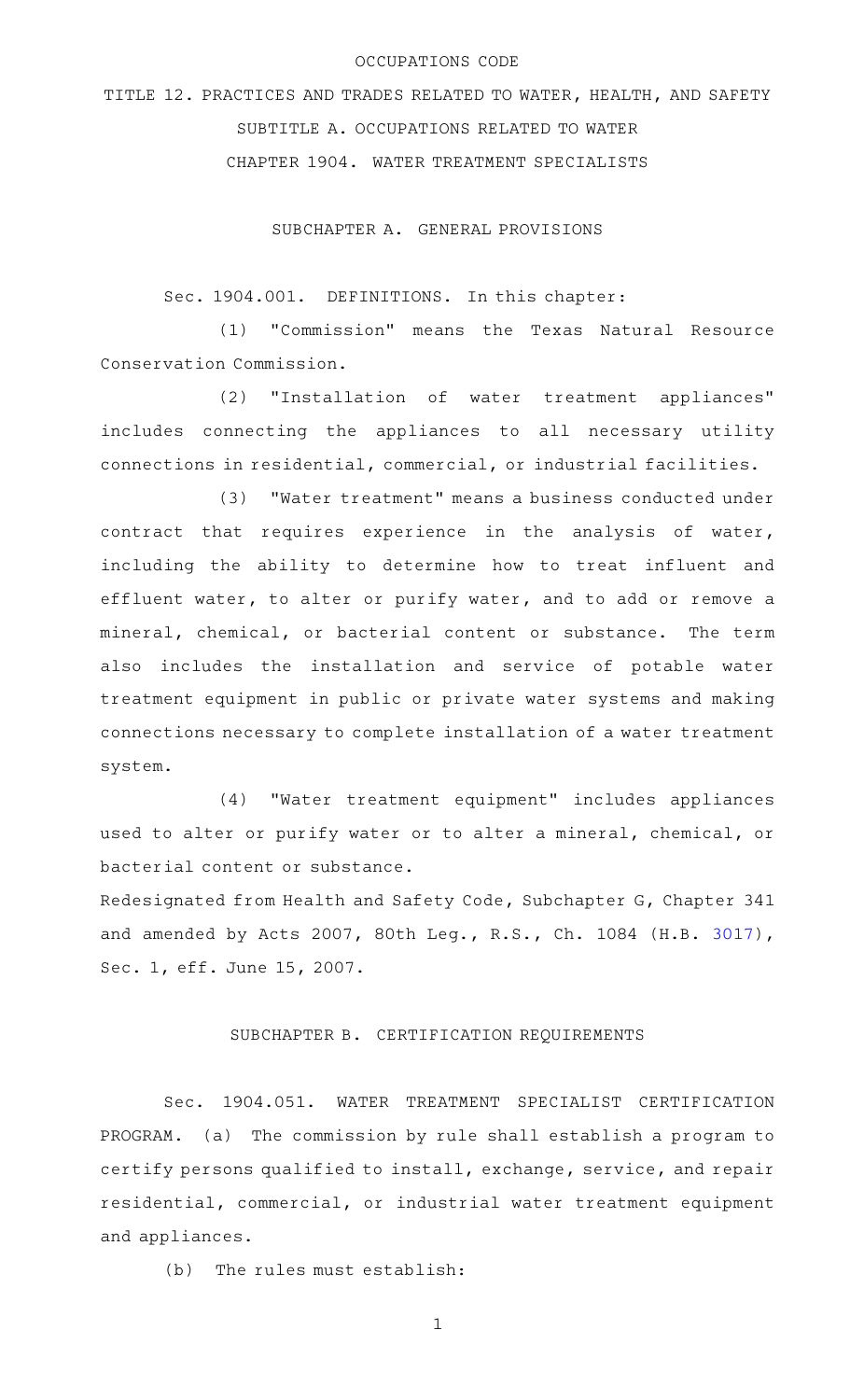(1) standards for certification to ensure the public health and to protect the public from unqualified persons engaging in activities relating to water treatment;

 $(2)$  classes of certification;

(3) duration of certification; and

 $(4)$  reasonable annual certification fees in an amount sufficient to pay the administrative costs of the certification program, but not to exceed \$150 a year for any class of certification.

Redesignated from Health and Safety Code, Subchapter G, Chapter 341 and amended by Acts 2007, 80th Leg., R.S., Ch. 1084 (H.B. [3017\)](http://www.legis.state.tx.us/tlodocs/80R/billtext/html/HB03017F.HTM), Sec. 1, eff. June 15, 2007.

Sec. 1904.052. CERTIFICATION REQUIRED. A person may not engage in water treatment unless the person first obtains a certificate from the commission under the program established under this chapter.

Redesignated from Health and Safety Code, Subchapter G, Chapter 341 and amended by Acts 2007, 80th Leg., R.S., Ch. 1084 (H.B. [3017\)](http://www.legis.state.tx.us/tlodocs/80R/billtext/html/HB03017F.HTM), Sec. 1, eff. June 15, 2007.

Sec. 1904.053. APPLICATION FOR CERTIFICATION. A person desiring to obtain certification under the program established under this chapter shall file with the commission:

 $(1)$  an application in the form prescribed by the commission and containing the information required by the commission; and

 $(2)$  the appropriate certification fee. Redesignated from Health and Safety Code, Subchapter G, Chapter 341 and amended by Acts 2007, 80th Leg., R.S., Ch. 1084 (H.B. [3017\)](http://www.legis.state.tx.us/tlodocs/80R/billtext/html/HB03017F.HTM), Sec. 1, eff. June 15, 2007.

Sec. 1904.054. ISSUANCE OF CERTIFICATE. (a) On receipt of an application that meets commission requirements and the required fee, the commission shall issue to a person who meets commission standards for certification a certificate stating that the person is qualified to install, exchange, service, and repair residential,

2